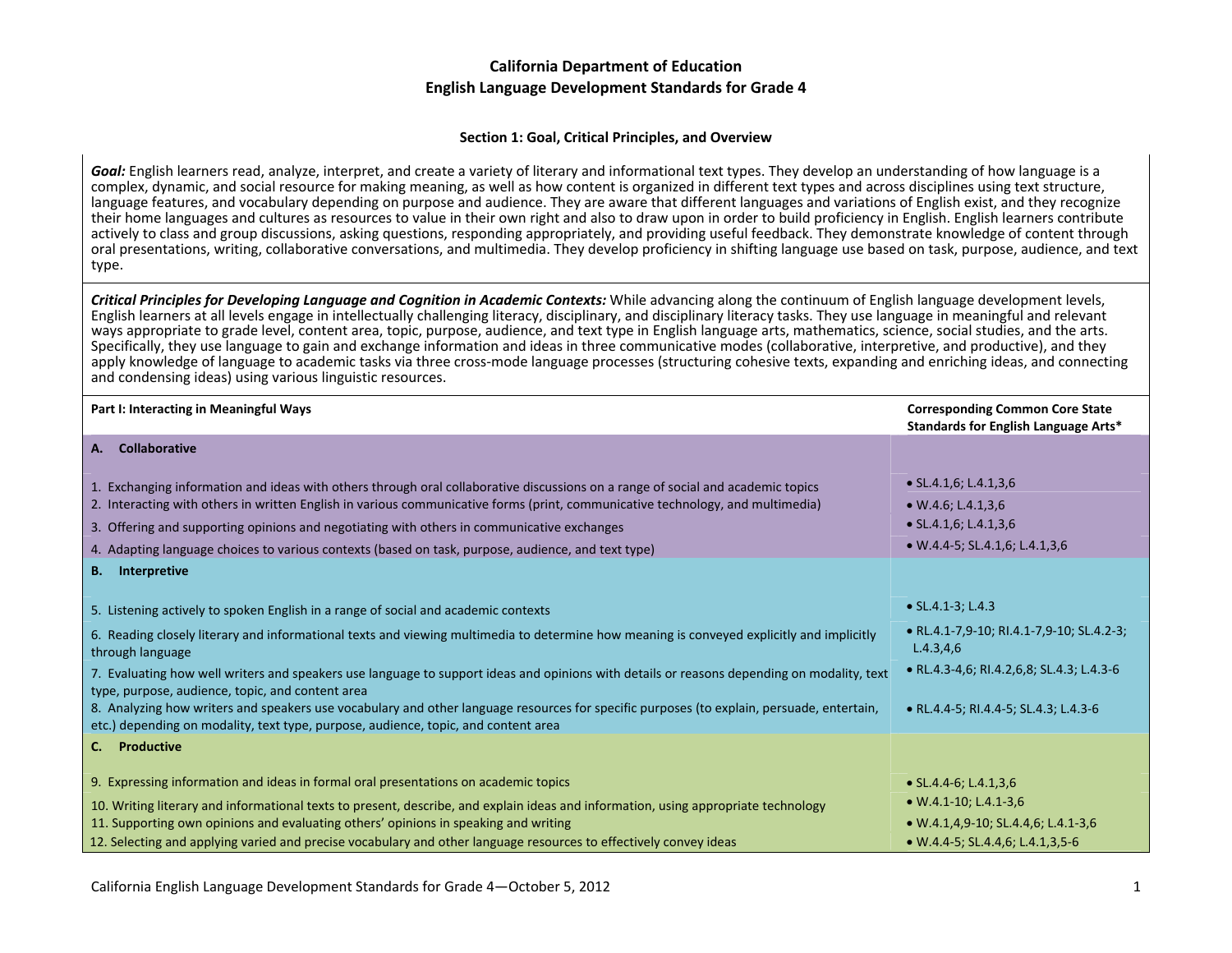| Part II: Learning About How English Works                                                                                                                                                                                                                                                                                                                                | <b>Corresponding Common Core State</b><br>Standards for English Language Arts* |
|--------------------------------------------------------------------------------------------------------------------------------------------------------------------------------------------------------------------------------------------------------------------------------------------------------------------------------------------------------------------------|--------------------------------------------------------------------------------|
| <b>Structuring Cohesive Texts</b><br>А.                                                                                                                                                                                                                                                                                                                                  |                                                                                |
| 1. Understanding text structure                                                                                                                                                                                                                                                                                                                                          | • RL.4.5; RI.4.5; W.4.1-5; SL.4.4                                              |
| 2. Understanding cohesion                                                                                                                                                                                                                                                                                                                                                | • RL.4.5; RI.4.5; W.4.1-4; SL.4.4; L.4.1,3                                     |
| <b>Expanding and Enriching Ideas</b><br><b>B.</b>                                                                                                                                                                                                                                                                                                                        |                                                                                |
| 3. Using verbs and verb phrases                                                                                                                                                                                                                                                                                                                                          | $\bullet$ W.4.5; SL.4.6; L.4.1,3,6                                             |
| 4. Using nouns and noun phrases                                                                                                                                                                                                                                                                                                                                          | $\bullet$ W.4.5; SL.4.6; L.4.1,3,6                                             |
| 5. Modifying to add details                                                                                                                                                                                                                                                                                                                                              | $\bullet$ W.4.5; SL.4.4,6; L.4.1,3,6                                           |
| <b>Connecting and Condensing Ideas</b>                                                                                                                                                                                                                                                                                                                                   |                                                                                |
| 6. Connecting ideas                                                                                                                                                                                                                                                                                                                                                      | $\bullet$ W.4.1-3,5; SL.4.4,6; L.4.1,3,6                                       |
| 7. Condensing ideas                                                                                                                                                                                                                                                                                                                                                      | $\bullet$ W.4.1-3,5; SL.4.4,6; L.4.1,3,6                                       |
| <b>Part III: Using Foundational Literacy Skills</b>                                                                                                                                                                                                                                                                                                                      | $\bullet$ RF.K-1.1-4; RF.2-4.3-4 (as appropriate)                              |
| * The California English Language Development Standards correspond to California's Common Core State Standards for English Language Arts (ELA). English learners should have full<br>access to and opportunities to learn ELA, mathematics, science, history/social studies, and other content at the same time they are progressing toward full proficiency in English. |                                                                                |

Note: **Examples** provided in specific standards are offered **only as illustrative possibilities** and should not be misinterpreted as the only objectives of instruction or as the only types of language English learners might or should be able to understand or produce.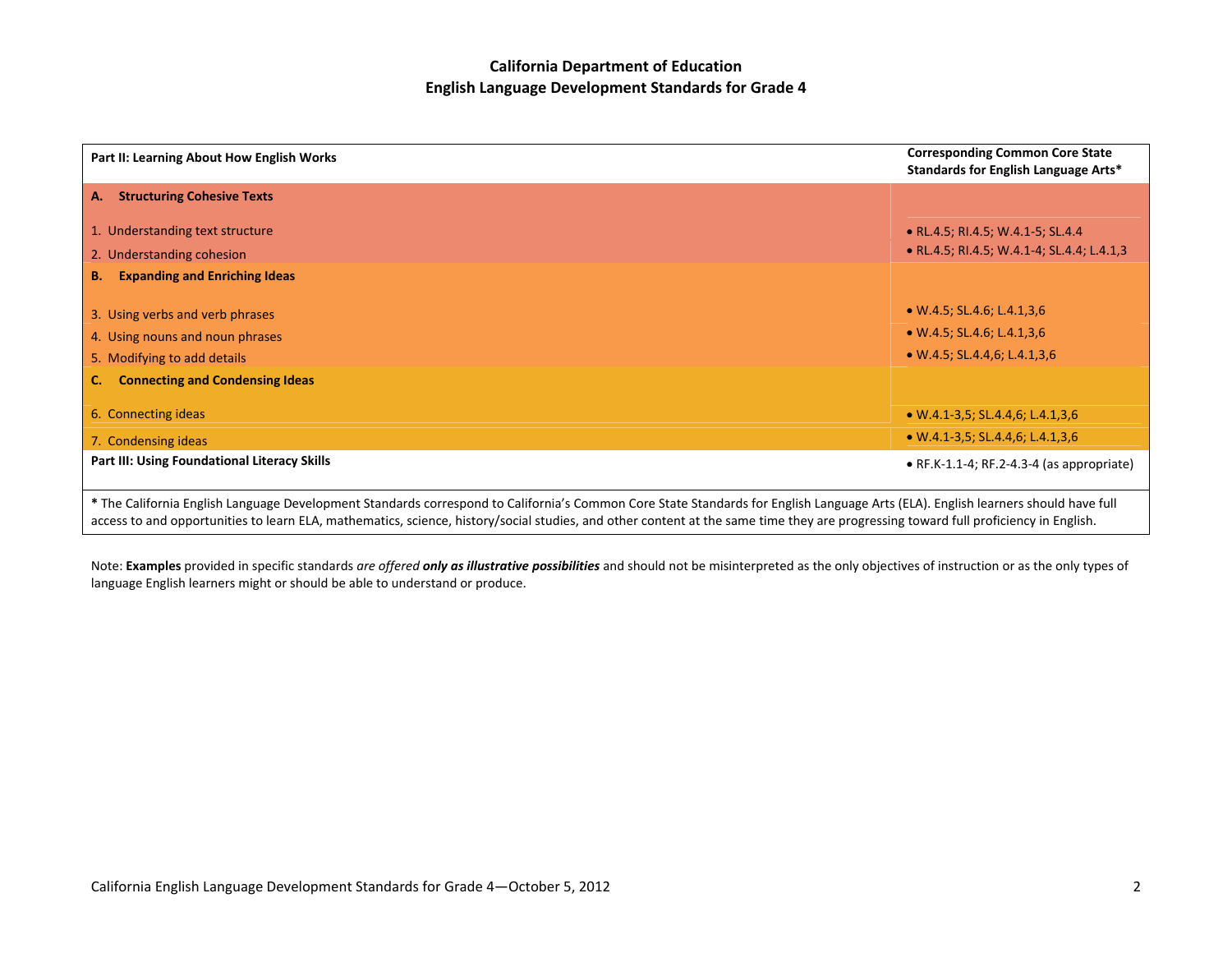| Section 2: Elaboration on Critical Principles for Developing Language & Cognition in Academic Contexts<br>Part I: Interacting in Meaningful Ways                                                                                                                                 |                  |                                                                                                                                                                                                        |                                                                                                                                                                                                                                                                    |                                                                                                                                                                                                                                                                                                |
|----------------------------------------------------------------------------------------------------------------------------------------------------------------------------------------------------------------------------------------------------------------------------------|------------------|--------------------------------------------------------------------------------------------------------------------------------------------------------------------------------------------------------|--------------------------------------------------------------------------------------------------------------------------------------------------------------------------------------------------------------------------------------------------------------------|------------------------------------------------------------------------------------------------------------------------------------------------------------------------------------------------------------------------------------------------------------------------------------------------|
| <b>Texts and Discourse in Context</b>                                                                                                                                                                                                                                            |                  |                                                                                                                                                                                                        | English Language Development Level Continuum                                                                                                                                                                                                                       |                                                                                                                                                                                                                                                                                                |
| Part I, strands 1-4 Corresponding<br><b>Common Core State Standards for English</b><br>Language Arts:                                                                                                                                                                            |                  | <b>Emerging</b><br>1. Exchanging information/ideas<br>Contribute to conversations and                                                                                                                  | <b>Expanding</b><br>1. Exchanging information/ideas<br>Contribute to class, group, and partner                                                                                                                                                                     | <b>Bridging</b><br>1. Exchanging information/ideas<br>Contribute to class, group, and partner                                                                                                                                                                                                  |
| 1.<br>SL.4.1,6; L.4.1,3,6<br>2.<br>W.4.6; L.4.1,3,6<br>3.<br>SL.4.1,6; L.4.1,3,6<br>W.4.4-5; SL.4.1,6; L.4.1,3,6<br>4.                                                                                                                                                           |                  | express ideas by asking and answering<br>yes-no and wh- questions and<br>responding using short phrases.                                                                                               | discussions, including sustained<br>dialogue, by following turn-taking rules,<br>asking relevant questions, affirming<br>others, and adding relevant<br>information.                                                                                               | discussions, including sustained<br>dialogue, by following turn-taking<br>rules, asking relevant questions,<br>affirming others, adding relevant                                                                                                                                               |
| Purposes for using language include:<br>Describing, entertaining, informing,<br>interpreting, analyzing, recounting,                                                                                                                                                             |                  | 2. Interacting via written English                                                                                                                                                                     | 2. Interacting via written English                                                                                                                                                                                                                                 | information, building on responses,<br>and providing useful feedback.<br>2. Interacting via written English                                                                                                                                                                                    |
| explaining, persuading, negotiating,<br>justifying, evaluating, etc.                                                                                                                                                                                                             |                  | Collaborate with peers on joint writing<br>projects of short informational and<br>literary texts, using technology where                                                                               | Collaborate with peers on joint writing<br>projects of longer informational and<br>literary texts, using technology where                                                                                                                                          | Collaborate with peers on joint writing<br>projects of a variety of longer<br>informational and literary texts, using                                                                                                                                                                          |
| Text types include:<br>Informational text types include:<br>description (e.g., science log entry);<br>procedure (e.g., how to solve a                                                                                                                                            | A. Collaborative | appropriate for publishing, graphics,<br>etc.                                                                                                                                                          | appropriate for publishing, graphics,<br>etc.                                                                                                                                                                                                                      | technology where appropriate for<br>publishing, graphics, etc.                                                                                                                                                                                                                                 |
| mathematics problem); recount (e.g.,<br>autobiography, science experiment<br>results); information report (e.g., science or<br>history report); explanation (e.g., how or<br>why something happened); exposition<br>(e.g., opinion); response (e.g., literary<br>analysis); etc. |                  | 3. Offering opinions<br>Negotiate with or persuade others in<br>conversations using basic learned<br>phrases (e.g., I think), as well as<br>open responses, in order to gain<br>and/or hold the floor. | 3. Offering opinions<br>Negotiate with or persuade others in<br>conversations using an expanded set of<br>learned phrases (e.g., I agree with X,<br>but), as well as open responses, in<br>order to gain and/or hold the floor,<br>provide counter-arguments, etc. | 3. Offering opinions<br>Negotiate with or persuade others in<br>conversations using a variety of<br>learned phrases (e.g., That's a good<br>idea. However ), as well as open<br>responses, in order to gain and/or hold<br>the floor, provide counter-arguments,<br>elaborate on an idea, etc. |
| Literary text types include:<br>stories (e.g., fantasy, legends, fables);<br>drama (e.g., readers' theater); poetry;<br>retelling a story; etc.                                                                                                                                  |                  | 4. Adapting language choices<br>Adjust language choices according to<br>social setting (e.g., playground,<br>classroom) and audience (e.g., peers,                                                     | 4. Adapting language choices<br>Adjust language choices according to<br>purpose (e.g., persuading, entertaining),<br>task (e.g., telling a story versus                                                                                                            | 4. Adapting language choices<br>Adjust language choices according to<br>purpose, task (e.g., facilitating a<br>science experiment), and audience                                                                                                                                               |
| <b>Audiences include:</b><br>Peers (one-to-one)<br>Small group (one-to-group)                                                                                                                                                                                                    |                  | teacher) with substantial support.                                                                                                                                                                     | explaining a science experiment), and<br>audience with moderate support.                                                                                                                                                                                           | with light support.                                                                                                                                                                                                                                                                            |
| Whole group (one-to-many)                                                                                                                                                                                                                                                        |                  |                                                                                                                                                                                                        |                                                                                                                                                                                                                                                                    |                                                                                                                                                                                                                                                                                                |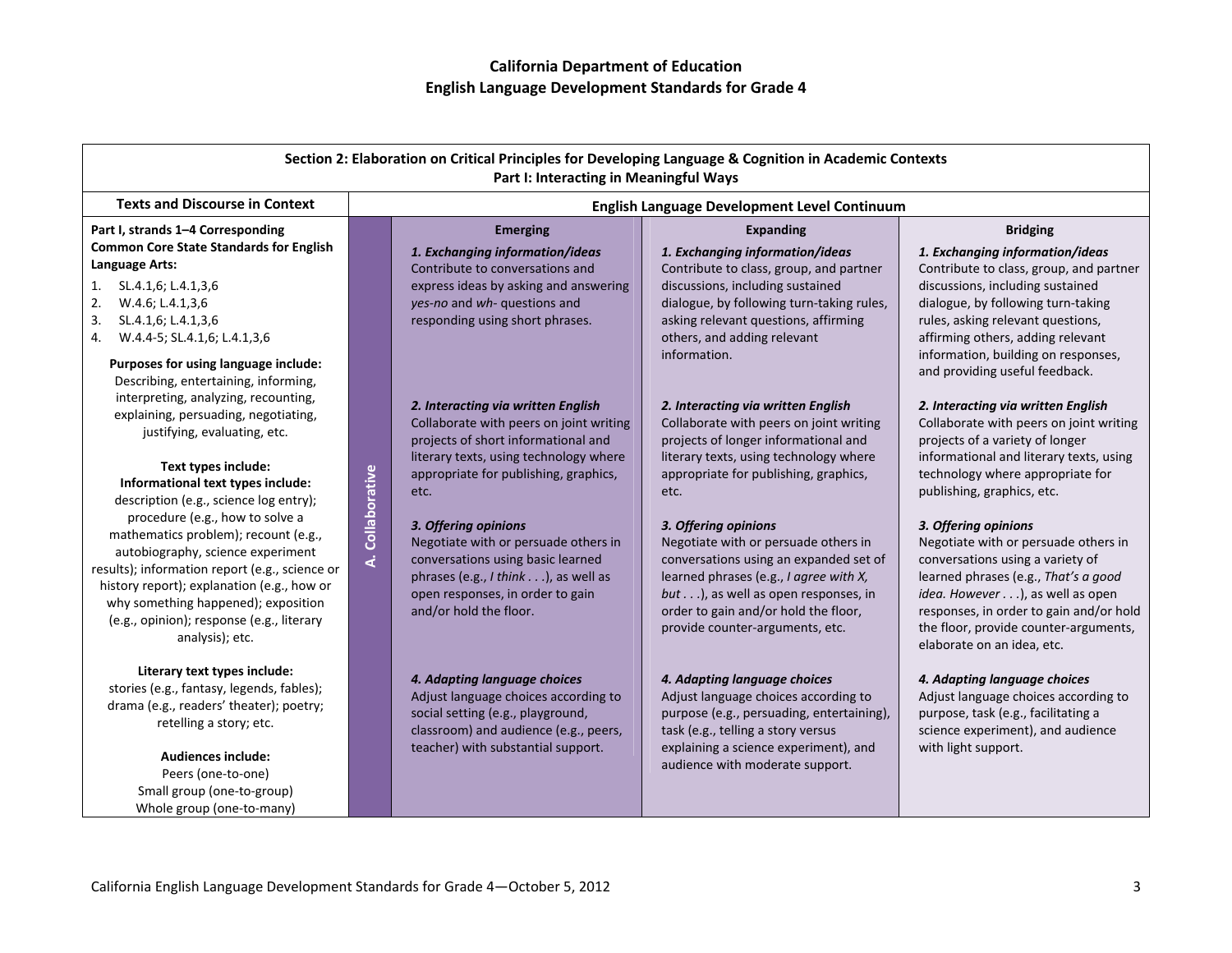| Luguan Langaage Development atanaaraa for Graac 4<br>Section 2: Elaboration on Critical Principles for Developing Language & Cognition in Academic Contexts<br>Part I: Interacting in Meaningful Ways                                                                                                              |                    |                                                                                                                                                                                                                                                    |                                                                                                                                                                                                                                                                                              |                                                                                                                                                                                                                                                                                 |
|--------------------------------------------------------------------------------------------------------------------------------------------------------------------------------------------------------------------------------------------------------------------------------------------------------------------|--------------------|----------------------------------------------------------------------------------------------------------------------------------------------------------------------------------------------------------------------------------------------------|----------------------------------------------------------------------------------------------------------------------------------------------------------------------------------------------------------------------------------------------------------------------------------------------|---------------------------------------------------------------------------------------------------------------------------------------------------------------------------------------------------------------------------------------------------------------------------------|
| <b>Texts and Discourse in Context</b>                                                                                                                                                                                                                                                                              |                    |                                                                                                                                                                                                                                                    | English Language Development Level Continuum                                                                                                                                                                                                                                                 |                                                                                                                                                                                                                                                                                 |
| Part I, strands 5-8 Corresponding<br><b>Common Core State Standards for English</b><br>Language Arts:                                                                                                                                                                                                              |                    | <b>Emerging</b><br>5. Listening actively<br>Demonstrate active listening of read-                                                                                                                                                                  | <b>Expanding</b><br>5. Listening actively<br>Demonstrate active listening of read-                                                                                                                                                                                                           | <b>Bridging</b><br>5. Listening actively<br>Demonstrate active listening of read-                                                                                                                                                                                               |
| $5.$ $SL.4.1-3: L.4.3$<br>RL.4.1-7,9-10; RI.4.1-7,9-10; SL.4.2-3;<br>6.<br>L.4.3, 4.6<br>7.<br>RL.4.3-4,6; RI.4.2,6,8; SL.4.3; L.4.3-6<br>8.<br>RL.4.4-5; RI.4.4-5; SL.4.3; L.4.3-6                                                                                                                                |                    | alouds and oral presentations by<br>asking and answering basic questions<br>with prompting and substantial<br>support.                                                                                                                             | alouds and oral presentations by<br>asking and answering detailed<br>questions with occasional prompting<br>and moderate support.                                                                                                                                                            | alouds and oral presentations by asking<br>and answering detailed questions with<br>minimal prompting and light support.                                                                                                                                                        |
| Purposes for using language include:<br>Describing, entertaining, informing,<br>interpreting, analyzing, recounting,<br>explaining, persuading, negotiating,<br>justifying, evaluating, etc.                                                                                                                       |                    | 6. Reading/viewing closely<br>a) Describe ideas, phenomena (e.g.,<br>volcanic eruptions), and text elements<br>(main idea, characters, events, etc.)<br>based on close reading of a select set<br>of grade-level texts with substantial            | 6. Reading/viewing closely<br>a) Describe ideas, phenomena (e.g.,<br>animal migration), and text elements<br>(main idea, central message, etc.) in<br>greater detail based on close reading<br>of a variety of grade-level texts with                                                        | 6. Reading/viewing closely<br>a) Describe ideas, phenomena (e.g.,<br>pollination), and text elements (main<br>idea, character traits, event sequence,<br>etc.) in detail based on close reading of<br>a variety of grade-level texts with light                                 |
| Text types include:<br>Informational text types include:<br>description (e.g., science log entry);<br>procedure (e.g., how to solve a<br>mathematics problem); recount (e.g.,<br>autobiography, science experiment<br>results); information report (e.g., science or<br>history report); explanation (e.g., how or | Interpretive<br>هٔ | support.<br>b) Use knowledge of frequently-used<br>affixes (e.g., un-, mis-) and linguistic<br>context, reference materials, and<br>visual cues to determine the meaning<br>of unknown words on familiar topics.                                   | moderate support.<br>b) Use knowledge of morphology (e.g.,<br>affixes, roots, and base words),<br>linguistic context, and reference<br>materials to determine the meaning of<br>unknown words on familiar topics.                                                                            | support.<br>b) Use knowledge of morphology (e.g.,<br>affixes, roots, and base words) and<br>linguistic context to determine the<br>meaning of unknown and multiple-<br>meaning words on familiar and new<br>topics.                                                             |
| why something happened); exposition<br>(e.g., opinion); response (e.g., literary<br>analysis); etc.<br>Literary text types include:<br>stories (e.g., fantasy, legends, fables);<br>drama (e.g., readers' theater); poetry;<br>retelling a story; etc.                                                             |                    | 7. Evaluating language choices<br>Describe the specific language writers<br>or speakers use to present or support<br>an idea (e.g., the specific vocabulary or<br>phrasing used to provide evidence)<br>with prompting and substantial<br>support. | 7. Evaluating language choices<br>Describe how well writers or speakers<br>use specific language resources to<br>support an opinion or present an idea<br>(e.g., whether the vocabulary or<br>phrasing used to provide evidence is<br>strong enough) with prompting and<br>moderate support. | 7. Evaluating language choices<br>Describe how well writers and speakers<br>use specific language resources to<br>support an opinion or present an idea<br>(e.g., the clarity or appealing nature of<br>language used to present evidence)<br>with prompting and light support. |
| <b>Audiences include:</b><br>Peers (one-to-one)<br>Small group (one-to-group)<br>Whole group (one-to-many)                                                                                                                                                                                                         |                    | 8. Analyzing language choices<br>Distinguish how different words with<br>similar meaning produce different<br>effects on the audience (e.g.,<br>describing a character's actions as<br>whined versus said).                                        | 8. Analyzing language choices<br>Distinguish how different words with<br>similar meanings (e.g., describing a<br>character as smart versus an expert)<br>and figurative language (e.g., as big as<br>a whale) produce shades of meaning<br>and different effects on the audience.            | 8. Analyzing language choices<br>Distinguish how different words with<br>related meanings (e.g., fun versus<br>entertaining versus thrilling, possibly<br>versus certainly) and figurative<br>language produce shades of meaning<br>and different effects on the audience.      |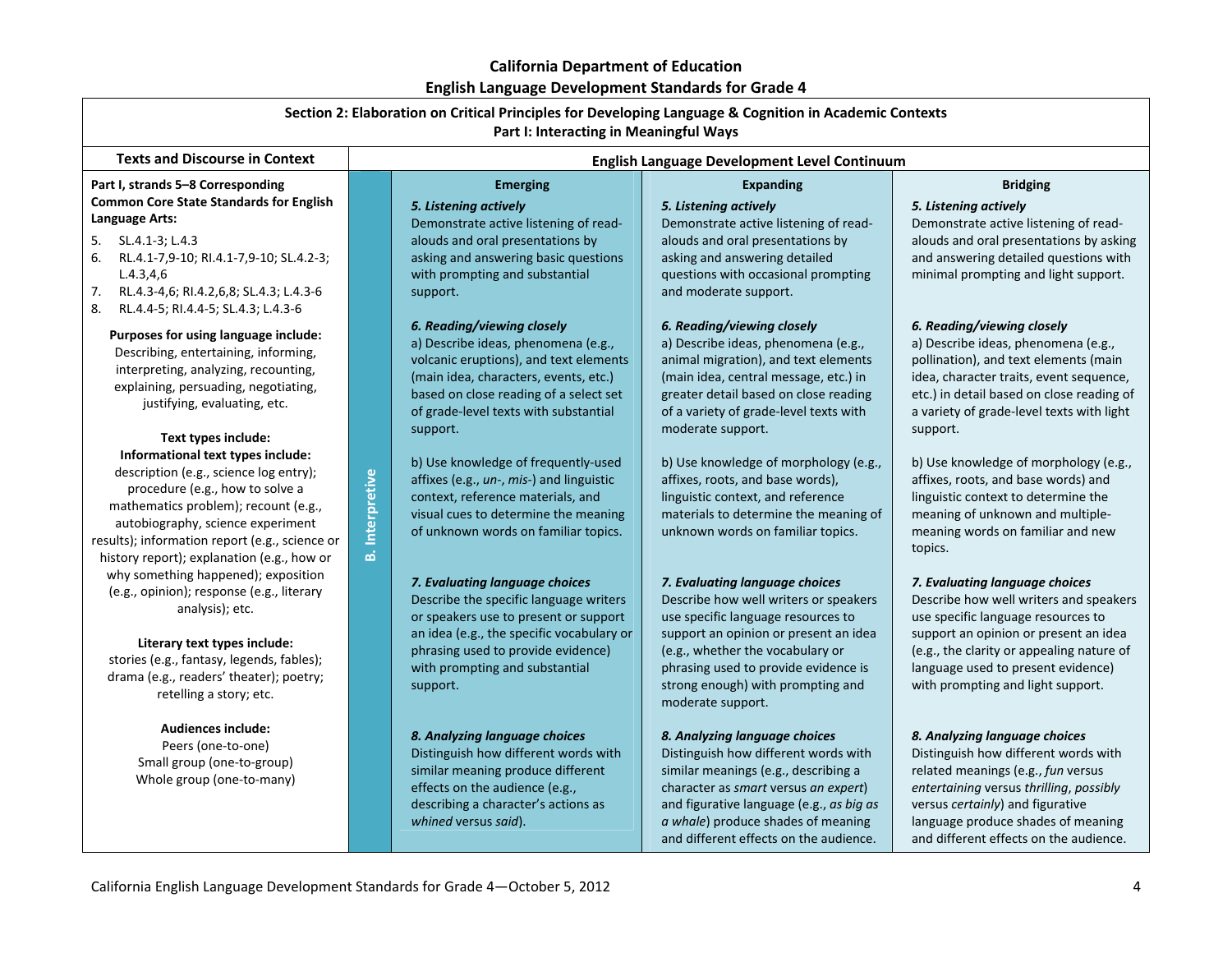|                                                                                                                                                                                                                                                                                                                                                                                                                                                                                                                                                                                                                                                                                                                                                                                                                                                                                                                                                                                                                                                            |                                | Section 2: Elaboration on Critical Principles for Developing Language & Cognition in Academic Contexts<br>Part I: Interacting in Meaningful Ways                                                                                                                                                                                                                                                                                                                                                                                                                                                                                                                                     |                                                                                                                                                                                                                                                                                                                                                                                                                                                                                                                                                                                                                                                                                                                                                                     |                                                                                                                                                                                                                                                                                                                                                                                                                                                                                                                                                                                                                                                                                                                                                                                                                   |
|------------------------------------------------------------------------------------------------------------------------------------------------------------------------------------------------------------------------------------------------------------------------------------------------------------------------------------------------------------------------------------------------------------------------------------------------------------------------------------------------------------------------------------------------------------------------------------------------------------------------------------------------------------------------------------------------------------------------------------------------------------------------------------------------------------------------------------------------------------------------------------------------------------------------------------------------------------------------------------------------------------------------------------------------------------|--------------------------------|--------------------------------------------------------------------------------------------------------------------------------------------------------------------------------------------------------------------------------------------------------------------------------------------------------------------------------------------------------------------------------------------------------------------------------------------------------------------------------------------------------------------------------------------------------------------------------------------------------------------------------------------------------------------------------------|---------------------------------------------------------------------------------------------------------------------------------------------------------------------------------------------------------------------------------------------------------------------------------------------------------------------------------------------------------------------------------------------------------------------------------------------------------------------------------------------------------------------------------------------------------------------------------------------------------------------------------------------------------------------------------------------------------------------------------------------------------------------|-------------------------------------------------------------------------------------------------------------------------------------------------------------------------------------------------------------------------------------------------------------------------------------------------------------------------------------------------------------------------------------------------------------------------------------------------------------------------------------------------------------------------------------------------------------------------------------------------------------------------------------------------------------------------------------------------------------------------------------------------------------------------------------------------------------------|
| <b>Texts and Discourse in Context</b>                                                                                                                                                                                                                                                                                                                                                                                                                                                                                                                                                                                                                                                                                                                                                                                                                                                                                                                                                                                                                      |                                |                                                                                                                                                                                                                                                                                                                                                                                                                                                                                                                                                                                                                                                                                      | English Language Development Level Continuum                                                                                                                                                                                                                                                                                                                                                                                                                                                                                                                                                                                                                                                                                                                        |                                                                                                                                                                                                                                                                                                                                                                                                                                                                                                                                                                                                                                                                                                                                                                                                                   |
| Part I, strands 9-12 Corresponding<br><b>Common Core State Standards for English</b><br>Language Arts:<br>SL.4.4-6; L.4.1,3,6<br>9.<br>10. W.4.1-10; L.4.1-3,6<br>11. W.4.1,4,9-10; SL.4.4,6; L.4.1-3,6<br>12. W.4.4-5; SL.4.4,6; L.4.1,3,5-6<br>Purposes for using language include:<br>Describing, entertaining, informing,<br>interpreting, analyzing, recounting,<br>explaining, persuading, negotiating,<br>justifying, evaluating, etc.<br>Text types include:<br>Informational text types include:<br>description (e.g., science log entry);<br>procedure (e.g., how to solve a<br>mathematics problem); recount (e.g.,<br>autobiography, science experiment<br>results); information report (e.g., science<br>or history report); explanation (e.g., how<br>or why something happened); exposition<br>(e.g., opinion); response (e.g., literary<br>analysis); etc.<br>Literary text types include:<br>stories (e.g., fantasy, legends, fables);<br>drama (e.g., readers' theater); poetry;<br>retelling a story; etc.<br><b>Audiences include:</b> | Productive (page 1 of 2)<br>ان | <b>Emerging</b><br>9. Presenting<br>Plan and deliver brief oral<br>presentations on a variety of topics<br>and content areas (e.g., retelling a<br>story, explaining a science process,<br>reporting on a current event,<br>recounting a memorable experience,<br>etc.) with substantial support.<br>10. Writing<br>a) Write short literary and<br>informational texts (e.g., a description<br>of a flashlight) collaboratively (e.g.,<br>joint construction of texts with an<br>adult or with peers) and sometimes<br>independently.<br>b) Write brief summaries of texts and<br>experiences using complete sentences<br>and key words (e.g., from notes or<br>graphic organizers). | <b>Expanding</b><br>9. Presentina<br>Plan and deliver longer oral<br>presentations on a variety of topics<br>and content areas (e.g., retelling a<br>story, explaining a science process,<br>reporting on a current event,<br>recounting a memorable experience,<br>etc.) with moderate support.<br>10. Writing<br>a) Write longer literary and<br>informational texts (e.g., an<br>explanatory text on how flashlights<br>work) collaboratively (e.g., joint<br>construction of texts with an adult or<br>with peers) and with increasing<br>independence using appropriate text<br>organization.<br>b) Write increasingly concise<br>summaries of texts and experiences<br>using complete sentences and key<br>words (e.g., from notes or graphic<br>organizers). | <b>Bridging</b><br>9. Presentina<br>Plan and deliver oral presentations on a<br>variety of topics in a variety of content<br>areas (e.g., retelling a story, explaining a<br>science process, reporting on a current<br>event, recounting a memorable<br>experience, etc.) with light support.<br>10. Writing<br>a) Write longer and more detailed<br>literary and informational texts (e.g., an<br>explanatory text on how flashlights<br>work) collaboratively (e.g., joint<br>construction of texts with an adult or<br>with peers) and independently using<br>appropriate text organization and<br>growing understanding of register.<br>b) Write clear and coherent summaries<br>of texts and experiences using complete<br>and concise sentences and key words<br>(e.g., from notes or graphic organizers). |
| Peers (one-to-one)<br>Small group (one-to-group)<br>Whole group (one-to-many)                                                                                                                                                                                                                                                                                                                                                                                                                                                                                                                                                                                                                                                                                                                                                                                                                                                                                                                                                                              |                                |                                                                                                                                                                                                                                                                                                                                                                                                                                                                                                                                                                                                                                                                                      |                                                                                                                                                                                                                                                                                                                                                                                                                                                                                                                                                                                                                                                                                                                                                                     |                                                                                                                                                                                                                                                                                                                                                                                                                                                                                                                                                                                                                                                                                                                                                                                                                   |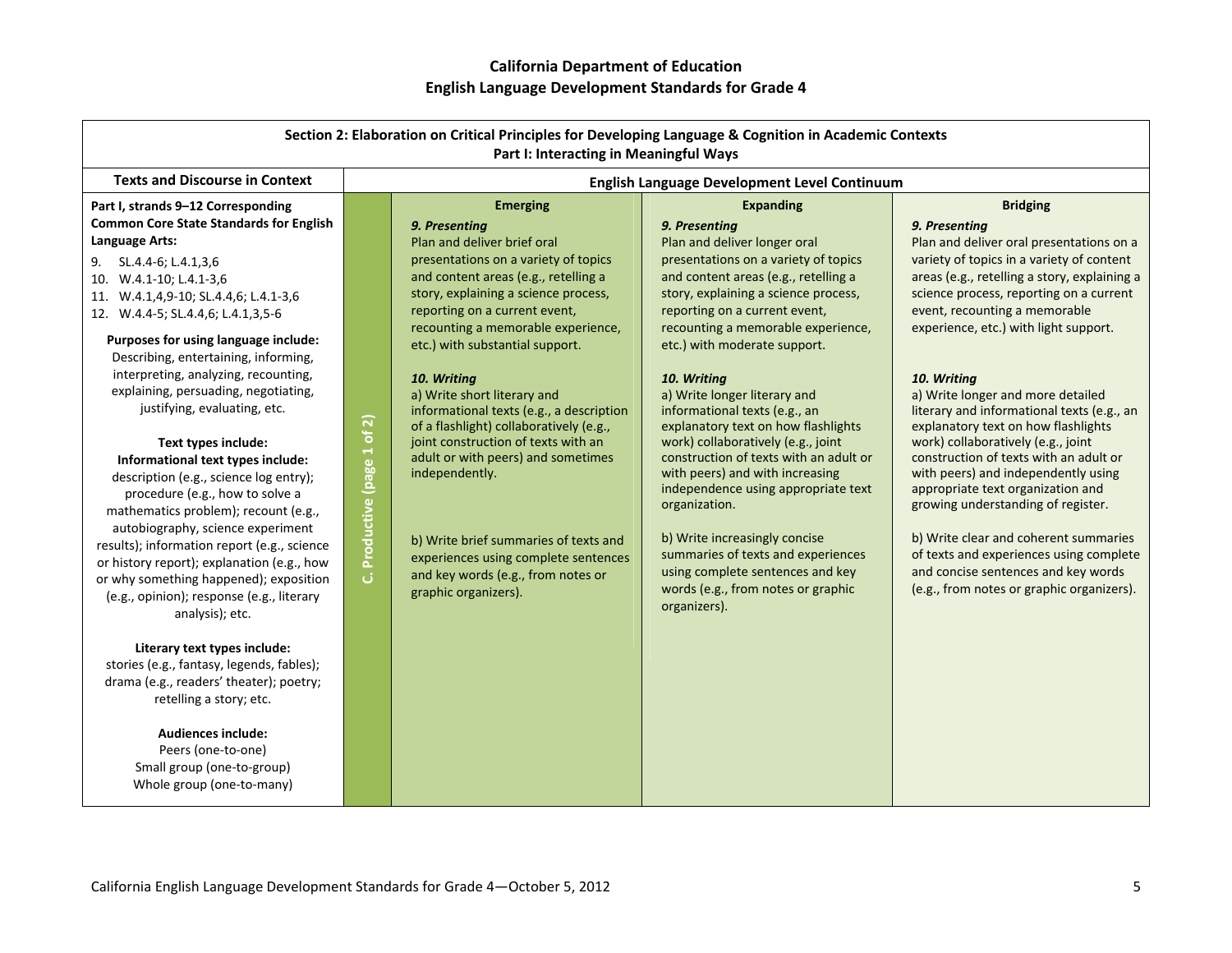| Section 2: Elaboration on Critical Principles for Developing Language & Cognition in Academic Contexts<br>Part I: Interacting in Meaningful Ways                                                                                                                                                                                                                                                                                                                                                                                                                                                                                                                                                                                                                                                                                                                                                                                                                                                                                                                                                                                            |                                |                                                                                                                                                                                                                                                                                                                                                                                                                                                                                                                                                                                                                                                             |                                                                                                                                                                                                                                                                                                                                                                                                                                                                                                                                                                                                                                                                                                                                                                                      |                                                                                                                                                                                                                                                                                                                                                                                                                                                                                                                                                                                                                                                                                                                                                                                                                                                                                  |
|---------------------------------------------------------------------------------------------------------------------------------------------------------------------------------------------------------------------------------------------------------------------------------------------------------------------------------------------------------------------------------------------------------------------------------------------------------------------------------------------------------------------------------------------------------------------------------------------------------------------------------------------------------------------------------------------------------------------------------------------------------------------------------------------------------------------------------------------------------------------------------------------------------------------------------------------------------------------------------------------------------------------------------------------------------------------------------------------------------------------------------------------|--------------------------------|-------------------------------------------------------------------------------------------------------------------------------------------------------------------------------------------------------------------------------------------------------------------------------------------------------------------------------------------------------------------------------------------------------------------------------------------------------------------------------------------------------------------------------------------------------------------------------------------------------------------------------------------------------------|--------------------------------------------------------------------------------------------------------------------------------------------------------------------------------------------------------------------------------------------------------------------------------------------------------------------------------------------------------------------------------------------------------------------------------------------------------------------------------------------------------------------------------------------------------------------------------------------------------------------------------------------------------------------------------------------------------------------------------------------------------------------------------------|----------------------------------------------------------------------------------------------------------------------------------------------------------------------------------------------------------------------------------------------------------------------------------------------------------------------------------------------------------------------------------------------------------------------------------------------------------------------------------------------------------------------------------------------------------------------------------------------------------------------------------------------------------------------------------------------------------------------------------------------------------------------------------------------------------------------------------------------------------------------------------|
| <b>Texts and Discourse in Context</b>                                                                                                                                                                                                                                                                                                                                                                                                                                                                                                                                                                                                                                                                                                                                                                                                                                                                                                                                                                                                                                                                                                       |                                |                                                                                                                                                                                                                                                                                                                                                                                                                                                                                                                                                                                                                                                             | English Language Development Level Continuum                                                                                                                                                                                                                                                                                                                                                                                                                                                                                                                                                                                                                                                                                                                                         |                                                                                                                                                                                                                                                                                                                                                                                                                                                                                                                                                                                                                                                                                                                                                                                                                                                                                  |
| Part I, strands 9-12 Corresponding<br><b>Common Core State Standards for English</b><br>Language Arts:<br>SL.4.4-6; L.4.1,3,6<br>9.<br>10. W.4.1-10; L.4.1-3,6<br>11. W.4.1,4,9-10; SL.4.4,6; L.4.1-3,6<br>12. W.4.4-5; SL.4.4,6; L.4.1,3,5-6<br>Purposes for using language include:<br>Describing, entertaining, informing,<br>interpreting, analyzing, recounting,<br>explaining, persuading, negotiating,<br>justifying, evaluating, etc.<br>Text types include:<br>Informational text types include:<br>description (e.g., science log entry);<br>procedure (e.g., how to solve a<br>mathematics problem); recount (e.g.,<br>autobiography, science experiment<br>results); information report (e.g., science<br>or history report); explanation (e.g., how<br>or why something happened); exposition<br>(e.g., opinion); response (e.g., literary<br>analysis); etc.<br>Literary text types include:<br>stories (e.g., fantasy, legends, fables);<br>drama (e.g., readers' theater); poetry;<br>retelling a story; etc.<br><b>Audiences include:</b><br>Peers (one-to-one)<br>Small group (one-to-group)<br>Whole group (one-to-many) | Productive (page 2 of 2)<br>ان | <b>Emerging</b><br>11. Supporting opinions<br>a) Support opinions by expressing<br>appropriate/accurate reasons using<br>textual evidence (e.g., referring to<br>text) or relevant background<br>knowledge about content with<br>substantial support.<br>b) Express ideas and opinions or<br>temper statements using basic modal<br>expressions (e.g., can, will, maybe).<br>12. Selecting language resources<br>a) Use a select number of general<br>academic and domain-specific words<br>to create precision while speaking and<br>writing.<br>b) Select a few frequently used affixes<br>for accuracy and precision (e.g., She<br>walks, I'm unhappy.). | <b>Expanding</b><br>11. Supporting opinions<br>a) Support opinions or persuade<br>others by expressing<br>appropriate/accurate reasons using<br>some textual evidence (e.g.,<br>paraphrasing facts) or relevant<br>background knowledge about content<br>with moderate support.<br>b) Express attitude and opinions or<br>temper statements with familiar<br>modal expressions (e.g.,<br>maybe/probably, can/must).<br>12. Selecting language resources<br>a) Use a growing number of general<br>academic and domain-specific words,<br>synonyms, and antonyms to create<br>precision and shades of meaning while<br>speaking and writing.<br>b) Select a growing number of<br>frequently used affixes for accuracy<br>and precision (e.g., She walked. He<br>likes , I'm unhappy.). | <b>Bridging</b><br>11. Supporting opinions<br>a) Support opinions or persuade others<br>by expressing appropriate/accurate<br>reasons using detailed textual evidence<br>(e.g., quotations or specific events from<br>text) or relevant background knowledge<br>about content with light support.<br>b) Express attitude and opinions or<br>temper statements with nuanced modal<br>expressions (e.g., probably/certainly,<br>should/would) and phrasing (e.g., In my<br>opinion).<br>12. Selecting language resources<br>a) Use a wide variety of general<br>academic and domain-specific words,<br>synonyms, antonyms, and figurative<br>language to create precision and shades<br>of meaning while speaking and writing.<br>b) Select a variety of appropriate affixes<br>for accuracy and precision (e.g., She's<br>walking. I'm uncomfortable. They left<br>reluctantly.). |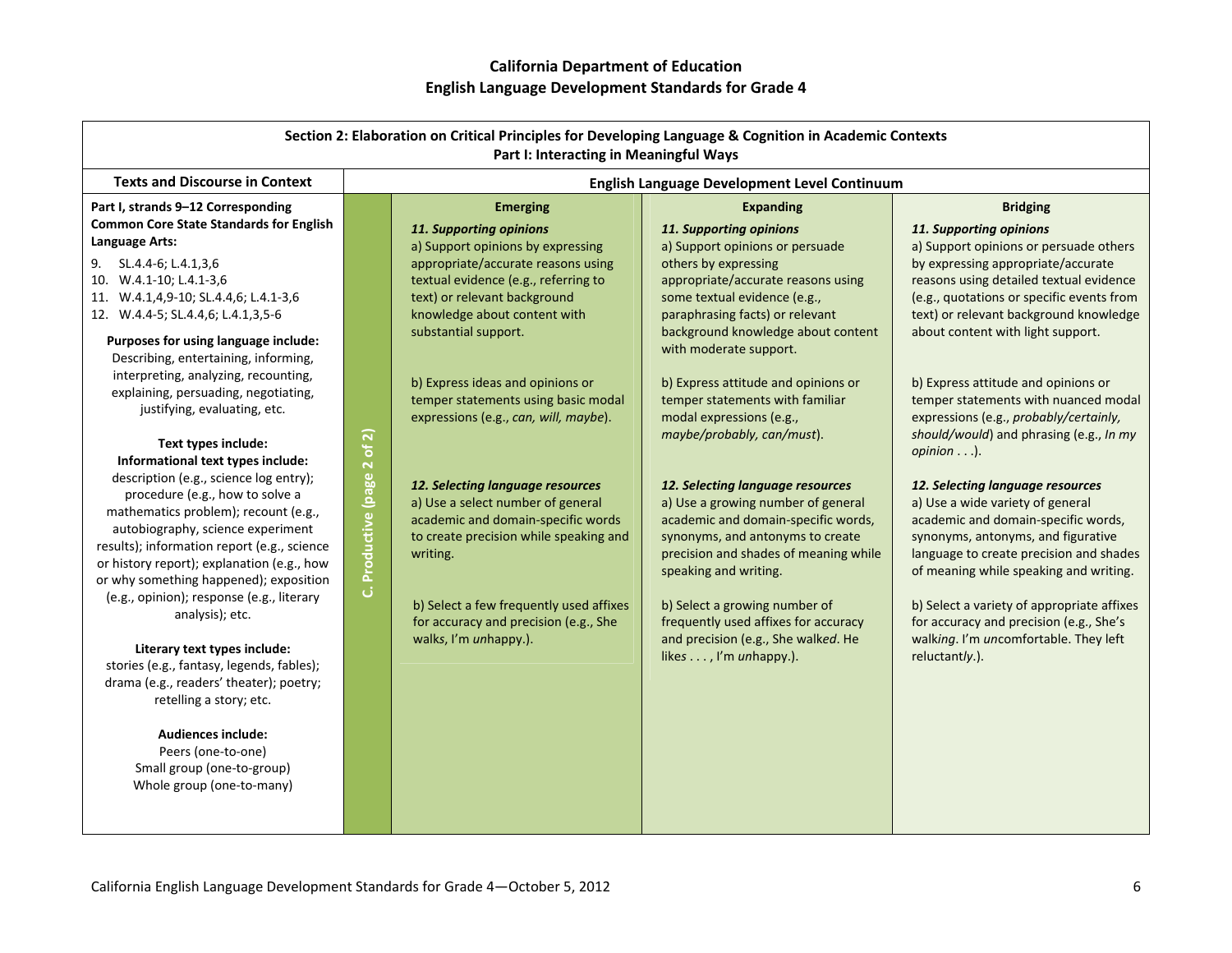| Section 2: Elaboration on Critical Principles for Developing Language & Cognition in Academic Contexts<br>Part II: Learning About How English Works                                                                                                                                                                                                                                                               |                               |                                                                                                                                                                                                                                                                                         |                                                                                                                                                                                                                                                                                                                           |                                                                                                                                                                                                                                                                                                                                   |
|-------------------------------------------------------------------------------------------------------------------------------------------------------------------------------------------------------------------------------------------------------------------------------------------------------------------------------------------------------------------------------------------------------------------|-------------------------------|-----------------------------------------------------------------------------------------------------------------------------------------------------------------------------------------------------------------------------------------------------------------------------------------|---------------------------------------------------------------------------------------------------------------------------------------------------------------------------------------------------------------------------------------------------------------------------------------------------------------------------|-----------------------------------------------------------------------------------------------------------------------------------------------------------------------------------------------------------------------------------------------------------------------------------------------------------------------------------|
| <b>Texts and Discourse in Context</b>                                                                                                                                                                                                                                                                                                                                                                             |                               | English Language Development Level Continuum                                                                                                                                                                                                                                            |                                                                                                                                                                                                                                                                                                                           |                                                                                                                                                                                                                                                                                                                                   |
| Part II, strands 1-2 Corresponding<br><b>Common Core State Standards for English</b><br>Language Arts:<br>RL.4.5; RI.4.5; W.4.1-5; SL.4.4<br>1.<br>RL.4.5; RI.4.5; W.4.1-4; SL.4.4; L.4.1,3<br>2.                                                                                                                                                                                                                 |                               | <b>Emerging</b><br>1. Understanding text structure<br>Apply understanding of how different<br>text types are organized to express<br>ideas (e.g., how a narrative is organized                                                                                                          | <b>Expanding</b><br>1. Understanding text structure<br>Apply increasing understanding of<br>how different text types are<br>organized to express ideas (e.g., how                                                                                                                                                         | <b>Bridging</b><br>1. Understanding text structure<br>Apply understanding of how different<br>text types are organized to express<br>ideas (e.g., how a narrative is organized                                                                                                                                                    |
| Purposes for using language include:<br>Describing, entertaining, informing,<br>interpreting, analyzing, recounting,<br>explaining, persuading, negotiating,<br>justifying, evaluating, etc.                                                                                                                                                                                                                      |                               | sequentially) to comprehending texts<br>and writing basic texts.                                                                                                                                                                                                                        | a narrative is organized sequentially<br>with predictable stages versus how an<br>explanation is organized around<br>ideas) to comprehending texts and<br>writing texts with increasing<br>cohesion.                                                                                                                      | sequentially with predictable stages<br>versus how opinions/arguments are<br>structured logically, grouping related<br>ideas) to comprehending texts and<br>writing cohesive texts.                                                                                                                                               |
| Text types include:<br>Informational text types include:<br>description (e.g., science log entry);<br>procedure (e.g., how to solve a<br>mathematics problem); recount (e.g.,<br>autobiography, science experiment results);<br>information report (e.g., science or history<br>report); explanation (e.g., how or why<br>something happened); exposition (e.g.,<br>opinion); response (e.g., literary analysis); | A. Structuring Cohesive Texts | 2. Understanding cohesion<br>a) Apply basic understanding of<br>language resources for referring the<br>reader back or forward in text (e.g.,<br>how pronouns refer back to nouns in<br>text) to comprehending texts and<br>writing basic texts.<br>b) Apply basic understanding of how | 2. Understanding cohesion<br>a) Apply growing understanding of<br>language resources for referring the<br>reader back or forward in text (e.g.,<br>how pronouns or synonyms refer<br>back to nouns in text) to<br>comprehending texts and writing<br>texts with increasing cohesion.<br>b) Apply growing understanding of | 2. Understanding cohesion<br>a) Apply increasing understanding of<br>language resources for referring the<br>reader back or forward in text (e.g., how<br>pronouns, synonyms, or nominalizations<br>refer back to nouns in text) to<br>comprehending texts and writing<br>cohesive texts.<br>b) Apply increasing understanding of |
| etc.<br>Literary text types include:<br>stories (e.g., fantasy, legends, fables);<br>drama (e.g., readers' theater); poetry;<br>retelling a story; etc.                                                                                                                                                                                                                                                           |                               | ideas, events, or reasons are linked<br>throughout a text using everyday<br>connecting words or phrases (e.g., first,<br>yesterday) to comprehending texts and<br>writing basic texts.                                                                                                  | how ideas, events, or reasons are<br>linked throughout a text using a<br>variety of connecting words or<br>phrases (e.g., since, next, for example)<br>to comprehending texts and writing<br>texts with increasing cohesion.                                                                                              | how ideas, events, or reasons are linked<br>throughout a text using an increasing<br>variety of academic connecting and<br>transitional words or phrases (e.g., for<br>instance, in addition, at the end) to<br>comprehending texts and writing                                                                                   |
| <b>Audiences include:</b><br>Peers (one-to-one)<br>Small group (one-to-group)<br>Whole group (one-to-many)                                                                                                                                                                                                                                                                                                        |                               |                                                                                                                                                                                                                                                                                         |                                                                                                                                                                                                                                                                                                                           | cohesive texts.                                                                                                                                                                                                                                                                                                                   |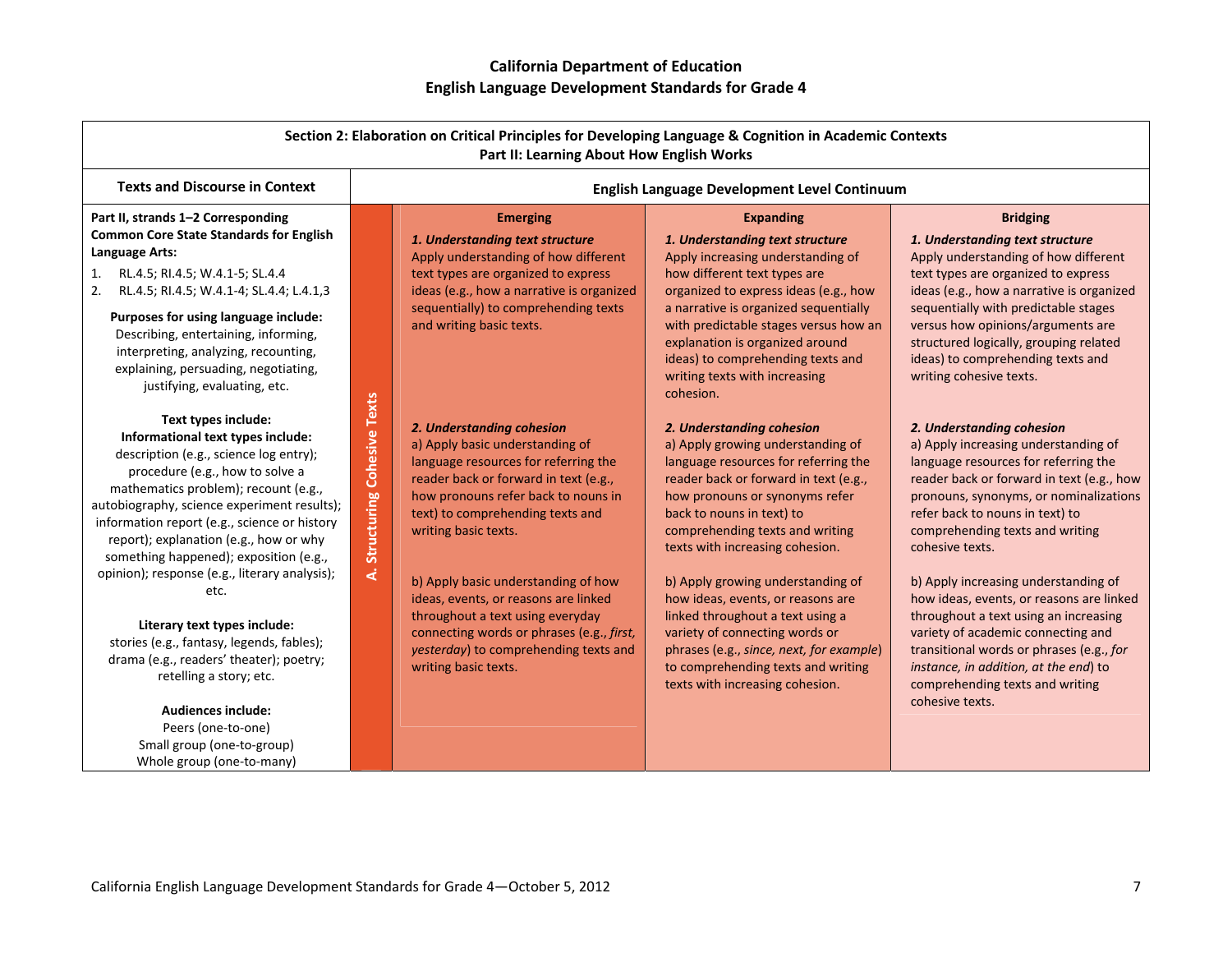| Section 2: Elaboration on Critical Principles for Developing Language & Cognition in Academic Contexts<br>Part II: Learning About How English Works                                                   |                                           |                                                                                                                                                           |                                                                                                                                                                          |                                                                                                                                                                                             |
|-------------------------------------------------------------------------------------------------------------------------------------------------------------------------------------------------------|-------------------------------------------|-----------------------------------------------------------------------------------------------------------------------------------------------------------|--------------------------------------------------------------------------------------------------------------------------------------------------------------------------|---------------------------------------------------------------------------------------------------------------------------------------------------------------------------------------------|
| <b>Texts and Discourse in Context</b>                                                                                                                                                                 |                                           |                                                                                                                                                           | English Language Development Level Continuum                                                                                                                             |                                                                                                                                                                                             |
| Part II, strands 3-5 Corresponding<br><b>Common Core State Standards for English</b>                                                                                                                  |                                           | <b>Emerging</b>                                                                                                                                           | <b>Expanding</b>                                                                                                                                                         | <b>Bridging</b>                                                                                                                                                                             |
| Language Arts:                                                                                                                                                                                        |                                           | 3. Using verbs and verb phrases<br>Use various verbs/verb types (e.g.,                                                                                    | 3. Using verbs and verb phrases<br>Use various verbs/verb types (e.g.,                                                                                                   | 3. Using verbs and verb phrases<br>Use various verbs/verb types (e.g.,                                                                                                                      |
| W.4.5; SL.4.6; L.4.1,3,6<br>3.<br>W.4.5; SL.4.6; L.4.1,3,6<br>4.<br>5. W.4.5; SL.4.4,6; L.4.1,3,6                                                                                                     |                                           | doing, saying, being/having,<br>thinking/feeling) and tenses<br>appropriate for the text type and                                                         | doing, saying, being/having,<br>thinking/feeling) and tenses<br>appropriate for the task, text type,                                                                     | doing, saying, being/having,<br>thinking/feeling) and tenses appropriate<br>for the task and text type (e.g., timeless                                                                      |
| Purposes for using language include:<br>Describing, entertaining, informing,<br>interpreting, analyzing, recounting,<br>explaining, persuading, negotiating,                                          |                                           | discipline (e.g., simple past for<br>recounting an experience) for familiar<br>topics.                                                                    | and discipline (e.g., simple past for<br>retelling, timeless present for science<br>explanation) for an increasing variety<br>of familiar and new topics.                | present for science explanation, mixture<br>of past and present for historical<br>information report) for a variety of<br>familiar and new topics.                                          |
| justifying, evaluating, etc.<br>Text types include:                                                                                                                                                   |                                           | 4. Using nouns and noun phrases<br>Expand noun phrases in simple ways<br>(e.g., adding an adjective) in order to                                          | 4. Using nouns and noun phrases<br>Expand noun phrases in a variety of<br>ways (e.g., adding adjectives to noun                                                          | 4. Using nouns and noun phrases<br>Expand noun phrases in an increasing<br>variety of ways (e.g., adding general                                                                            |
| Informational text types include:<br>description (e.g., science log entry);<br>procedure (e.g., how to solve a<br>mathematics problem); recount (e.g.,<br>autobiography, science experiment results); | <b>B. Expanding &amp; Enriching Ideas</b> | enrich the meaning of sentences and<br>add details about ideas, people, things,<br>etc.                                                                   | phrases or simple clause embedding)<br>in order to enrich the meaning of<br>sentences and add details about<br>ideas, people, things, etc.                               | academic adjectives and adverbs to<br>noun phrases or more complex clause<br>embedding) in order to enrich the<br>meaning of sentences and add details<br>about ideas, people, things, etc. |
| information report (e.g., science or history<br>report); explanation (e.g., how or why<br>something happened); exposition (e.g.,<br>opinion); response (e.g., literary analysis);<br>etc.             |                                           | 5. Modifying to add details<br><b>Expand sentences with familiar</b><br>adverbials (e.g., basic prepositional<br>phrases) to provide details (e.g., time, | 5. Modifying to add details<br>Expand sentences with a growing<br>variety of adverbials (e.g., adverbs,<br>prepositional phrases) to provide                             | 5. Modifying to add details<br>Expand sentences with a variety of<br>adverbials (e.g., adverbs, adverb<br>phrases, prepositional phrases) to                                                |
| Literary text types include:<br>stories (e.g., fantasy, legends, fables);<br>drama (e.g., readers' theater); poetry;<br>retelling a story; etc.                                                       |                                           | manner, place, cause, etc.) about a<br>familiar activity or process (e.g., They<br>walked to the soccer field.).                                          | details (e.g., time, manner, place,<br>cause, etc.) about a familiar or new<br>activity or process (e.g., They worked<br>quietly. They ran across the soccer<br>field.). | provide details (e.g., time, manner,<br>place, cause, etc.) about a variety of<br>familiar and new activities and<br>processes (e.g., They worked quietly all<br>night in their room.).     |
| <b>Audiences include:</b><br>Peers (one-to-one)<br>Small group (one-to-group)                                                                                                                         |                                           |                                                                                                                                                           |                                                                                                                                                                          |                                                                                                                                                                                             |

Whole group (one‐to‐many)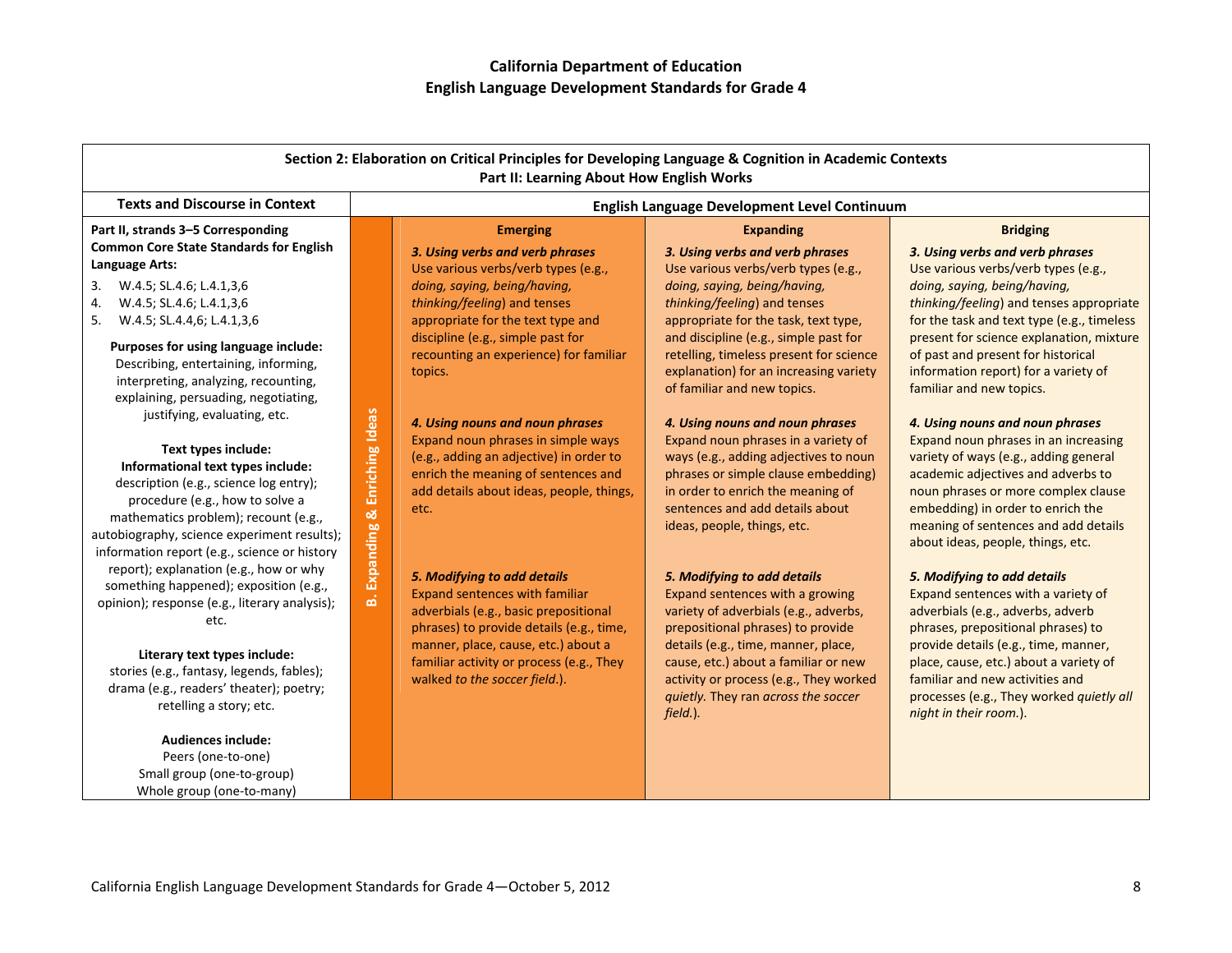| Section 2: Elaboration on Critical Principles for Developing Language & Cognition in Academic Contexts<br>Part II: Learning About How English Works                                                                                                                                                                                                                                                                                                                                                                                                                                                                                                                                                                                                                                                                                                                                        |                                                               |                                                                                                                                                                                                                                                                                                                                                  |                                                                                                                                                                                                                                                                                                                                                                                                                                                                                                                                                                                                                     |                                                                                                                                                                                                                                                                                                                                                                                                                                                                                                                                                                                                                                                                                                                 |
|--------------------------------------------------------------------------------------------------------------------------------------------------------------------------------------------------------------------------------------------------------------------------------------------------------------------------------------------------------------------------------------------------------------------------------------------------------------------------------------------------------------------------------------------------------------------------------------------------------------------------------------------------------------------------------------------------------------------------------------------------------------------------------------------------------------------------------------------------------------------------------------------|---------------------------------------------------------------|--------------------------------------------------------------------------------------------------------------------------------------------------------------------------------------------------------------------------------------------------------------------------------------------------------------------------------------------------|---------------------------------------------------------------------------------------------------------------------------------------------------------------------------------------------------------------------------------------------------------------------------------------------------------------------------------------------------------------------------------------------------------------------------------------------------------------------------------------------------------------------------------------------------------------------------------------------------------------------|-----------------------------------------------------------------------------------------------------------------------------------------------------------------------------------------------------------------------------------------------------------------------------------------------------------------------------------------------------------------------------------------------------------------------------------------------------------------------------------------------------------------------------------------------------------------------------------------------------------------------------------------------------------------------------------------------------------------|
| <b>Texts and Discourse in Context</b>                                                                                                                                                                                                                                                                                                                                                                                                                                                                                                                                                                                                                                                                                                                                                                                                                                                      |                                                               |                                                                                                                                                                                                                                                                                                                                                  | English Language Development Level Continuum                                                                                                                                                                                                                                                                                                                                                                                                                                                                                                                                                                        |                                                                                                                                                                                                                                                                                                                                                                                                                                                                                                                                                                                                                                                                                                                 |
| Part II, strands 6-7 Corresponding<br><b>Common Core State Standards for English</b><br>Language Arts:<br>6. W.4.1-3,5; SL.4.4,6; L.4.1,3,6<br>7. W.4.1-3,5; SL.4.4,6; L.4.1,3,6                                                                                                                                                                                                                                                                                                                                                                                                                                                                                                                                                                                                                                                                                                           |                                                               | <b>Emerging</b><br><b>6. Connecting ideas</b><br>Combine clauses in a few basic ways to<br>make connections between and join<br>ideas in sentences (e.g., creating                                                                                                                                                                               | <b>Expanding</b><br><b>6. Connecting ideas</b><br>Combine clauses in an increasing<br>variety of ways (e.g., creating<br>complex sentences using familiar                                                                                                                                                                                                                                                                                                                                                                                                                                                           | <b>Bridging</b><br><b>6. Connecting ideas</b><br>Combine clauses in a wide variety of<br>ways (e.g., creating complex sentences<br>using a variety of subordinate                                                                                                                                                                                                                                                                                                                                                                                                                                                                                                                                               |
| Purposes for using language include:<br>Describing, entertaining, informing,<br>interpreting, analyzing, recounting,<br>explaining, persuading, negotiating,<br>justifying, evaluating, etc.<br>Text types include:<br>Informational text types include:<br>description (e.g., science log entry);<br>procedure (e.g., how to solve a<br>mathematics problem); recount (e.g.,<br>autobiography, science experiment results);<br>information report (e.g., science or history<br>report); explanation (e.g., how or why<br>something happened); exposition (e.g.,<br>opinion); response (e.g., literary analysis);<br>etc.<br>Literary text types include:<br>stories (e.g., fantasy, legends, fables);<br>drama (e.g., readers' theater); poetry;<br>retelling a story; etc.<br><b>Audiences include:</b><br>Peers (one-to-one)<br>Small group (one-to-group)<br>Whole group (one-to-many) | <b>Condensing Ideas</b><br><b>ಟ</b><br><b>Connecting</b><br>ئ | compound sentences using coordinate<br>conjunctions, such as and, but, so).<br>7. Condensing ideas<br>Condense clauses in simple ways (e.g.,<br>through simple embedded clauses as<br>in, The woman is a doctor. She helps<br>children. $\rightarrow$ The woman is a doctor<br>who helps children.) to create precise<br>and detailed sentences. | subordinate conjunctions) to make<br>connections between and join ideas<br>in sentences, for example. to express<br>cause/effect (e.g., The deer ran<br>because the mountain lion came.) or<br>to make a concession (e.g., She<br>studied all night even though she<br>wasn't feeling well.).<br>7. Condensing ideas<br>Condense clauses in an increasing<br>variety of ways (e.g., through a<br>growing number of embedded<br>clauses and other condensing as in,<br>The dog ate quickly. The dog choked.<br>$\rightarrow$ The dog ate so quickly that it<br>choked.) to create precise and<br>detailed sentences. | conjunctions) to make connections<br>between and join ideas, for example, to<br>express cause/effect (e.g., Since the lion<br>was at the waterhole, the deer ran<br>away.), to make a concession, or to link<br>two ideas that happen at the same time<br>(e.g., The cubs played while their mother<br>hunted.).<br>7. Condensing ideas<br>Condense clauses in a variety of ways<br>(e.g., through various types of<br>embedded clauses and other ways of<br>condensing as in, There was a Gold Rush.<br>It began in the 1850s. It brought a lot of<br>people to California. → The Gold Rush<br>that began in the 1850s brought a lot of<br>people to California.) to create precise<br>and detailed sentences. |